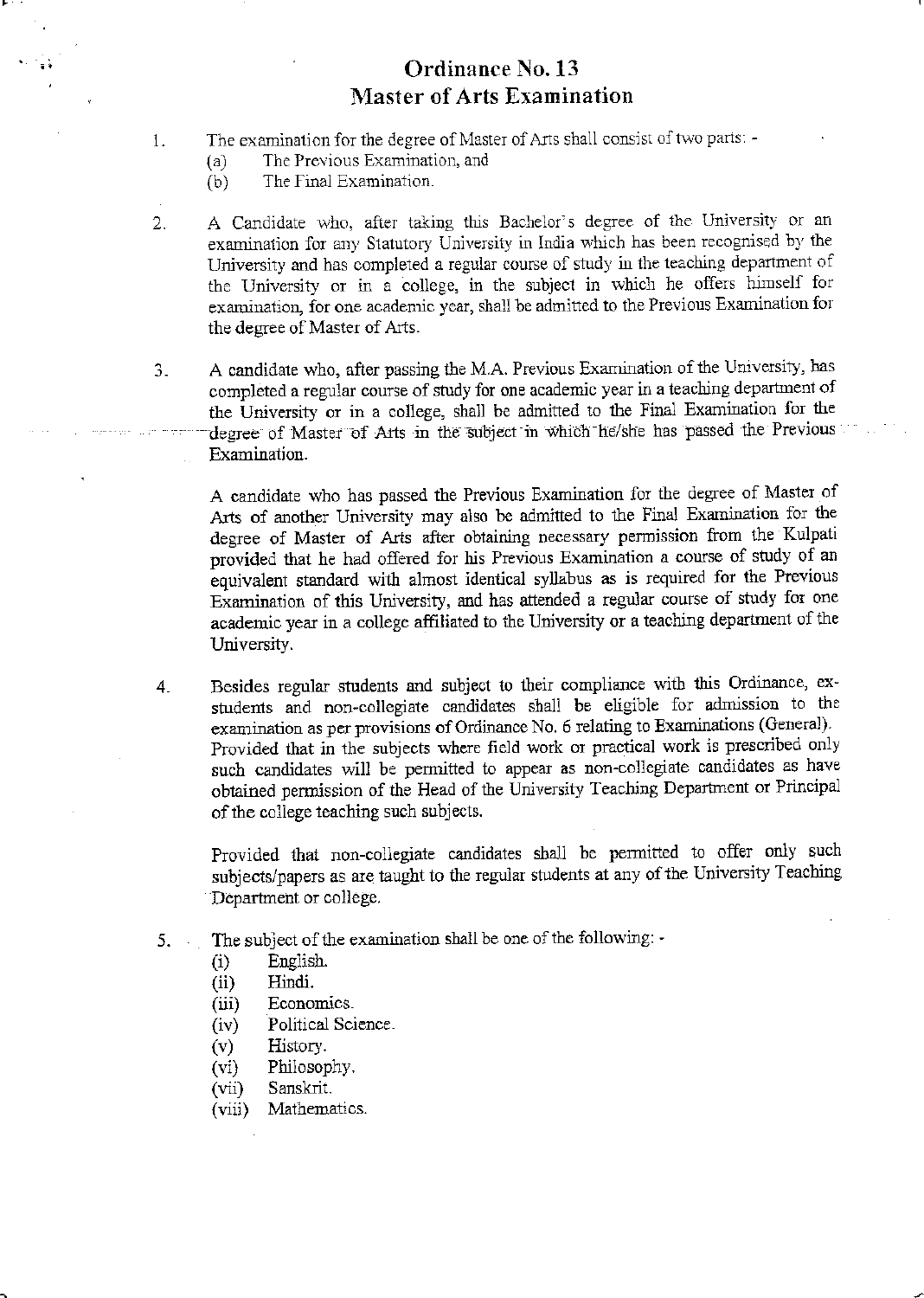- Linguistics.  $(ix)$
- Geography.  $(x)$
- $(x_1)$ Sociology.
- Psychology.  $(xii)$
- Anthropology.  $(xiii)$
- Classics.  $(xiv)$
- Ancient Indian History, Culture and Archaeology.  $(xv)$
- Public Administration.  $(xvi)$
- (xvii) Defence Studies
- (xviii) Statistics
- $(xix)$ Social Work

A candidate securing 60% or more marks in the M.A. Previous Examination will be eligible to offer dissertation in lieu of one of the optional papers for the Final. A regular candidate can offer dissertation with the permission of the Professor and the Head of Department of his institution, while a private candidate will have to secure the prior permission in writing or any one of the Professors of the subject working in an institution within the jurisdiction of the University and will work under supervision of that Professor after obtaining prior permission of the University to that effect.

a a bailtean

- 6. A candidate who has passed the M. A. Examination of the University in any subject, shall be allowed to present himself for the M.A. Examination in any one or more of the optional papers in that subject not taken by him at the said examination and if successful will be given a certificate to that effect. No candidate shall be allowed to offer more than two additional papers in any one year.
- 7. For both the Previous and Final Examination a candidate will be declared successful if he/she obtains at least 36% of the aggregate marks in the subject. In subjects, in which both Theory and Practical Examinations are held, the examinee must pass separately in the Practical Examination obtaining not less than 36% marks.
- 8. No division will be assigned on the result of the Previous Examination. The division in which a candidate is placed shall be determined on the basis of aggregate of marks obtained in both, the M.A. Previous and the M.A. Final Examinations.
- 9. Successful candidate who obtains 60% or more of the aggregate marks shall be placed in the First Division, those obtaining less than 60% but not less than 48% in the Second Division and all other successful candidates obtaining less than 48% in Third Division.
- 10. Candidates who have passed the M.A. examination of the University in any subject in Third or Second Division and desire to appear at the M.A. examination in the same subject for improving division may, without attending a regular course of study in a college affiliated to the University or in a Teaching Department of the University be allowed to appear at the aforesaid examination as non-collegiate students on the following conditions: -
	- There shall be only Two Divisions for such candidates the First Division and  $(i)$ Second Division. The marks required for obtaining these divisions shall be the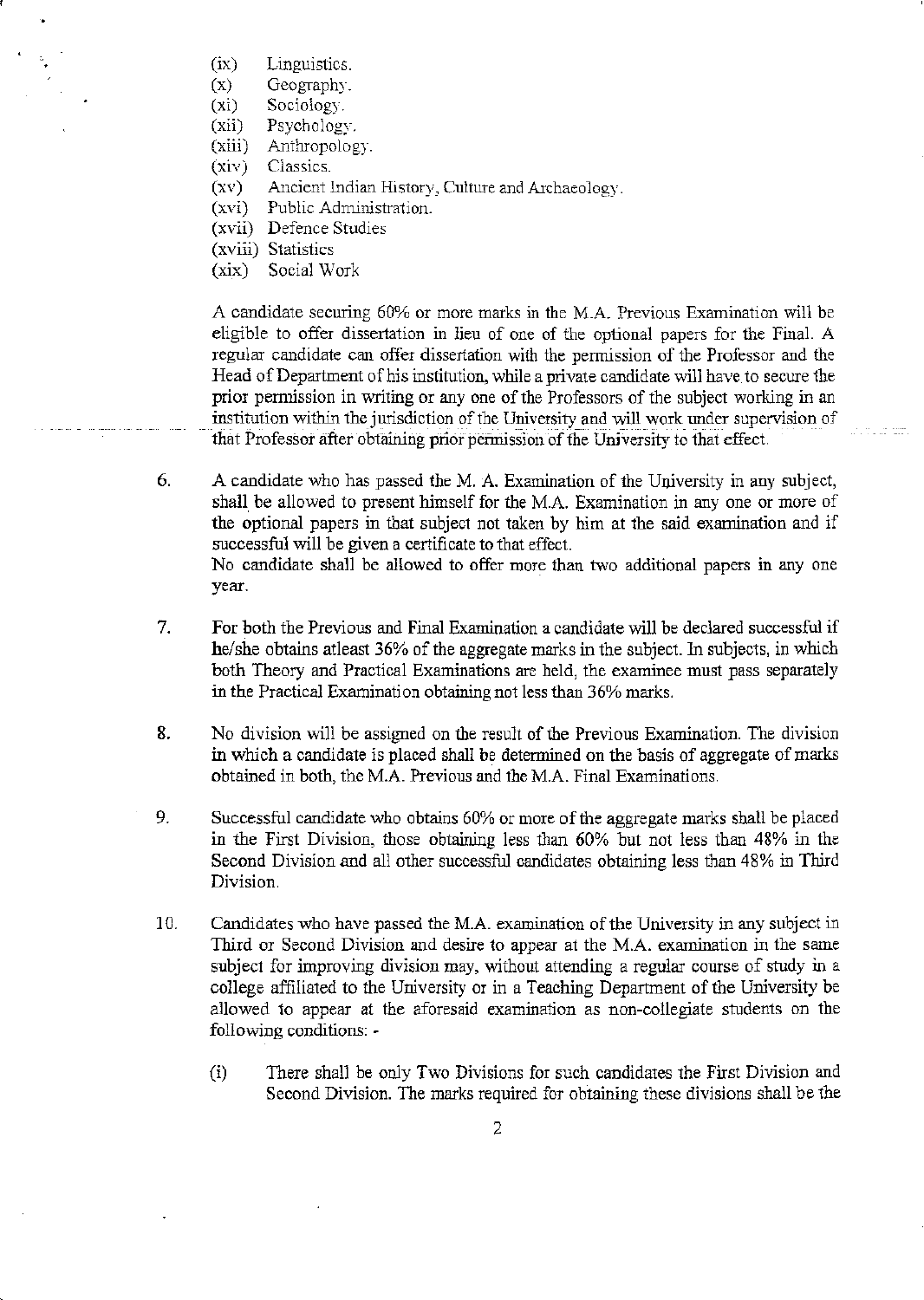same as prescribed in this Ordinance i.e. examinees who are successful in Final of the examination and have obtained  $60\%$  or more aggregate of the marks in Previous and Final Examination taken together shall be placed in the First Division and examinees who are successful in Final Examination and have obtained less than 60% but not less than 48% of the aggregate marks in Previous and Final examinations taken together, shall be placed in the Second Division.

- $(ii)$  The results of the candidates obtained less than 48% of the aggregate marks in Previous and Final of the examinations taken together shall not be declared.
- (iii) Candidates shall have the option to appear at both the previous and final examinations in one ard the same year and for being successful at the examination, the candidates shall obtain 48% of the aggregate marks.

Provided that such candidates who opt to appear in Previous and Final examinations separately shall have to obtain minimum aggregate required for the Previous Examination but he will have obtain atleast 48% in the aggregate of Previous and Final Examinations taken together or else his result will be cancelled.

- $(iv)$  The syllabus for the examination shall be the same as prescribed for the year in. which the examination is held.
- $(v)$  Not more than two attempts shall be allowed to such candidates. Failure or non-appearance at the examination after permission has been accorded by the University, shall be counted as an attempt.
- Provided, however, such candidates who opt to appear at the Previous and Final Examination separately will be allowed only one attempt at the Previous examination and two attempts at the Final Examination.
- (vi) Candidates who wish to avail the opportunity, given in foregoing para, will have to apply for permission as required in the Ordinance relating to admission of non-collegiate students to the University examinations, alongwith requisite Registration fees.

 $(vii)$  In case, a student improves his division under provision of this para, the fresh Degree will be issued after caaoeling his first Degree,

Transitory Provision-The repealed Ordinance relating to Master of Arts Examination shall remain effective till the examinations of 1991, and this new Ordinance shall be applicable for the examination of I992.

11